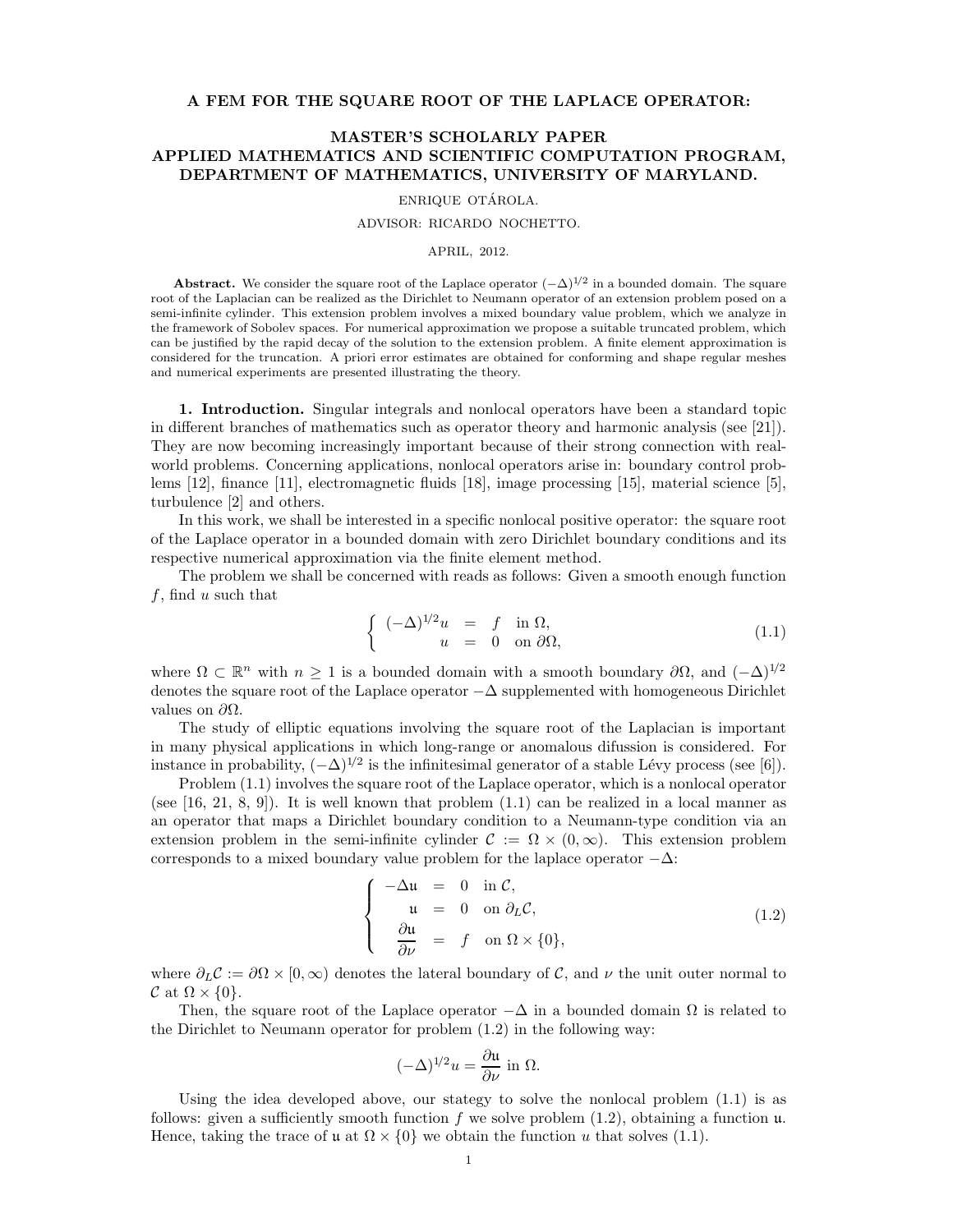The outline of this paper is as follows. In section 2 we consider a suitable function space designed to study problems  $(1.1)$  and  $(1.2)$ , and we define the square root of the Laplace operator in  $\mathbb{R}^n$  and bounded domains. In order to approximate numerically u, in section 3 we study a suitable truncated problem of (1.2). In section 4, a finite element approximation is considered for the truncation and a priori error estimates for both u and u are obtained. We conclude with numerical experiments, which ilustrate the developed theory.

## 2. Preliminaries: Function spaces and the fractional Laplace operator.

2.1. Function spaces. In order to define the square root of the Laplace operator, we start by recalling some appropriate function spaces, see for instance  $([17, 19, 22])$ . The fractional Sobolev space  $H^{1/2}(\Omega)$  can de defined via the so called Gagliardo-Slobodeckiĭ seminorm (see [19, 22]). Let  $\Omega$  be a open non-empty subset of  $\mathbb{R}^n$ , we define the Gagliardo-Slobodeckiı̆ seminorm  $|\cdot|_{H^{1/2}(\Omega)}$  as follows:

$$
|u|_{H^{1/2}(\Omega)} := \left( \int_{\Omega} \int_{\Omega} \frac{|u(x) - u(y)|^2}{|x - y|^{n+1}} dx dy \right)^{1/2}.
$$

Then, the fractional Sobolev space  $H^{1/2}(\Omega)$  is defined by

$$
H^{1/2}(\Omega) := \left\{ u \in L^2(\Omega) : |u|_{H^{1/2}(\Omega)} < +\infty \right\},\tag{2.1}
$$

which, equipped with the norm

$$
||u||_{H^{1/2}(\Omega)} := (||u||_{L^2(\Omega)}^2 + |u|_{H^{1/2}(\Omega)}^2)^{1/2}
$$

is a Banach space. Now, we can define the so-called Lions-Magenes space as follows:

$$
H_{00}^{1/2}(\Omega) := \left\{ u \in H^{1/2}(\Omega) : \int_{\Omega} \frac{u^2(x)}{d(x)} dx < +\infty \right\},\,
$$

where  $d(x) = \text{dist}(x, \partial \Omega)$ . This space equipped with the norm

$$
||u||_{H_{00}^{1/2}(\Omega)} := \left\{ ||u||_{H^{1/2}(\Omega)}^2 + \int_{\Omega} \frac{u^2}{d} \right\}^{1/2}
$$

is a Banach space.

When  $\Omega$  is an open and bounded subset of  $\mathbb{R}^n$  with a smooth boundary  $\partial\Omega$ , an equivalent approach to define the Lions-Magenes space is given by interpolation (see, for instance, [17, Ch. 1]). Let us use the standard convention  $H^0(\Omega) = L^2(\Omega)$ . Then, the Lions-Magenes space is equivalently defined as the interpolation space of index  $1/2$  for the pair  $[H_0^1(\Omega), L^2(\Omega)]$ :

$$
H_{00}^{1/2}(\Omega) := \left[ H_0^1(\Omega), L^2(\Omega) \right]_{1/2},
$$

(see [17, Theorem 11.7]). In the case where  $\Omega$  has a Lipschitz boundary, the equivalence is still true (see [1, Ch. 7] for details).

We define  $H_0^{1/2}(\Omega)$  as the closure of  $C_0^{\infty}(\Omega)$  with respect to the norm  $\|\cdot\|_{H^{1/2}(\Omega)}$ , i.e.,

$$
H_0^{1/2}(\Omega) := \overline{C_0^{\infty}(\Omega)}^{H^{1/2}(\Omega)}.
$$
\n(2.2)

We have the strict inclusion

$$
H_{00}^{1/2}(\Omega) \subsetneq H_0^{1/2}(\Omega);
$$

for instance,  $1 \in H_0^{1/2}(\Omega)$  but  $1 \notin H_{00}^{1/2}(\Omega)$ . On the other hand, it is known that if  $\Omega$  is a bounded domain with a smooth boundary  $\partial\Omega$ , the space  $C_0^{\infty}(\Omega)$  is dense in  $H^{1/2}(\Omega)$  (see [17, Theorem 11.1]). Then, we have the following relationship among the spaces defined above

$$
H_{00}^{1/2}(\Omega) \subsetneqq H_0^{1/2}(\Omega) = H^{1/2}(\Omega).
$$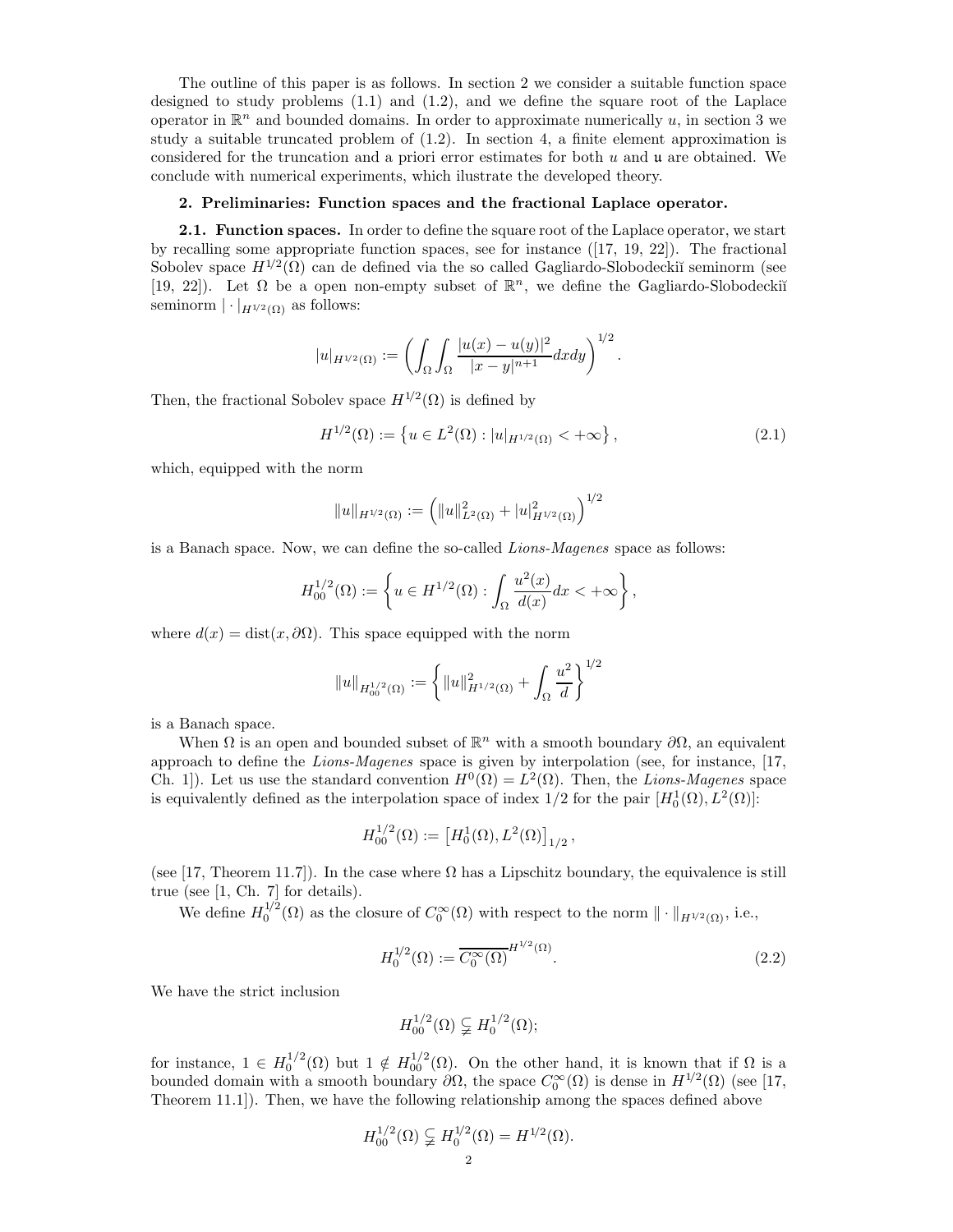To treat the nonlocal problem (1.1), we will study a corresponding extension problem in one more dimension, for which we need to consider an appropiate setting. Let us denote the upper half-space in  $\mathbb{R}^{n+1}$  by

$$
\mathbb{R}^{n+1}_{+} = \{(x, y) = (x_1, x_2, \cdots, x_n, y) \in \mathbb{R}^n \times \mathbb{R} : y > 0\},\
$$

Let  $\Omega$  be a bounded smooth domain in  $\mathbb{R}^n$ . Denote the half-cylinder with base  $\Omega$  by

$$
\mathcal{C} = \Omega \times (0, \infty),\tag{2.3}
$$

and its lateral boundary by

$$
\partial_L \mathcal{C} = \partial \Omega \times [0, \infty). \tag{2.4}
$$

Then, we define

$$
\mathring{H}_L^1(\mathcal{C}) = \left\{ v \in H^1(\mathcal{C}) : v = 0 \text{ a.e. on } \partial_L \mathcal{C} \right\},\tag{2.5}
$$

which as a consequence of the Poincaré inequality (see  $[14, 13]$ ), can be equipped with the norm  $|v|_{H^1(\mathcal{C})} := \|\nabla v\|_{L^2(\mathcal{C})}.$ 

Finally, we denote by  $tr_{\Omega}$  the trace operator on  $\Omega \times \{0\}$  for functions in  $H^1(\mathcal{C})$ . Notice that given  $v \in H^1(\mathcal{C})$ ,  $tr_\Omega v \in H^{1/2}(\Omega)$ , since traces of  $H^1$  functions are  $H^{1/2}$  functions on the boundary (see  $[1, 22]$ ).

2.2. The square root of the Laplace operator. The square root of the Laplace operator of a smooth function with compact support  $u : \mathbb{R}^n \to \mathbb{R}$  is defined via Fourier transform as

$$
\mathcal{F}((-\Delta)^{1/2}u)(\xi) := |\xi|\mathcal{F}(u)(\xi).
$$
\n(2.6)

This definition can be extended to any function belonging to the fractional Sobolev space  $H^{1/2}(\mathbb{R}^n)$ . It can also be expressed by the pointwise formula

$$
(-\Delta)^{1/2}u(x) = C_n \text{ P.V.} \int_{\mathbb{R}^n} \frac{u(x) - u(y)}{|x - y|^{n+1}} dy,
$$
\n(2.7)

where P.V. stands for the Cauchy principal value and  $C_n$  is a normalization constant to guarantee that the symbol of the resulting operator is  $|\xi|$ ; see the references [9, 16] for more details. Observe from the pointwise formula (2.7) that the square root of the Laplace operator is a nonlocal operator.

Smooth and bounded functions are admissible for the definition above. In particular, the above integral is well defined if, for instance,  $u$  is bounded (which ensures the integrability at infinity) and  $u \in C^2_{loc}(\mathbb{R}^n)$  (which ensures the integrability at  $x = y$  in the principal value sense).

In order to define the square root of the Laplace operator in a bounded domain, we follow the approach presented in [8]. Recall the well known spectral theory of the Laplacian  $-\Delta$ in a bounded domain  $\Omega$  with zero Dirichlet boundary values (see, for instance [13, 14]). If  $\partial\Omega \in C^{0,1}$ , then regularity theory asserts that the operator  $(-\Delta)^{-1}$  is compact. Hence, there exists a sequence of eigenvalues of  $-\Delta$  repeated by their finite multiplicity

$$
0 < \lambda_1 < \lambda_2 \leq \cdots \lambda_k \leq \cdots \to \infty, \quad \text{as } k \to \infty
$$

and, there exists an orthonormal basis  $\{\varphi_k\}$  of  $L^2(\Omega)$ , such that  $\varphi_k \in H_0^1(\Omega)$  is an eigenfunction of  $-\Delta$  corresponding to  $\lambda_k$ :

$$
\begin{cases}\n-\Delta \varphi_k = \lambda_k \varphi_k \quad \text{in } \Omega, \\
\varphi_k = 0 \quad \text{on } \partial \Omega,\n\end{cases}
$$
\n(2.8)

for  $k = 1, 2, \cdots$ . The square root of the Dirichlet Laplacian  $(-\Delta)^{1/2}$  can defined for any function  $u \in C_0^{\infty}(\Omega)$  by

$$
u = \sum_{k=1}^{\infty} b_k \varphi_k \mapsto (-\Delta)^{1/2} u = \sum_{k=1}^{\infty} b_k \lambda_k^{1/2} \varphi_k,
$$
\n(2.9)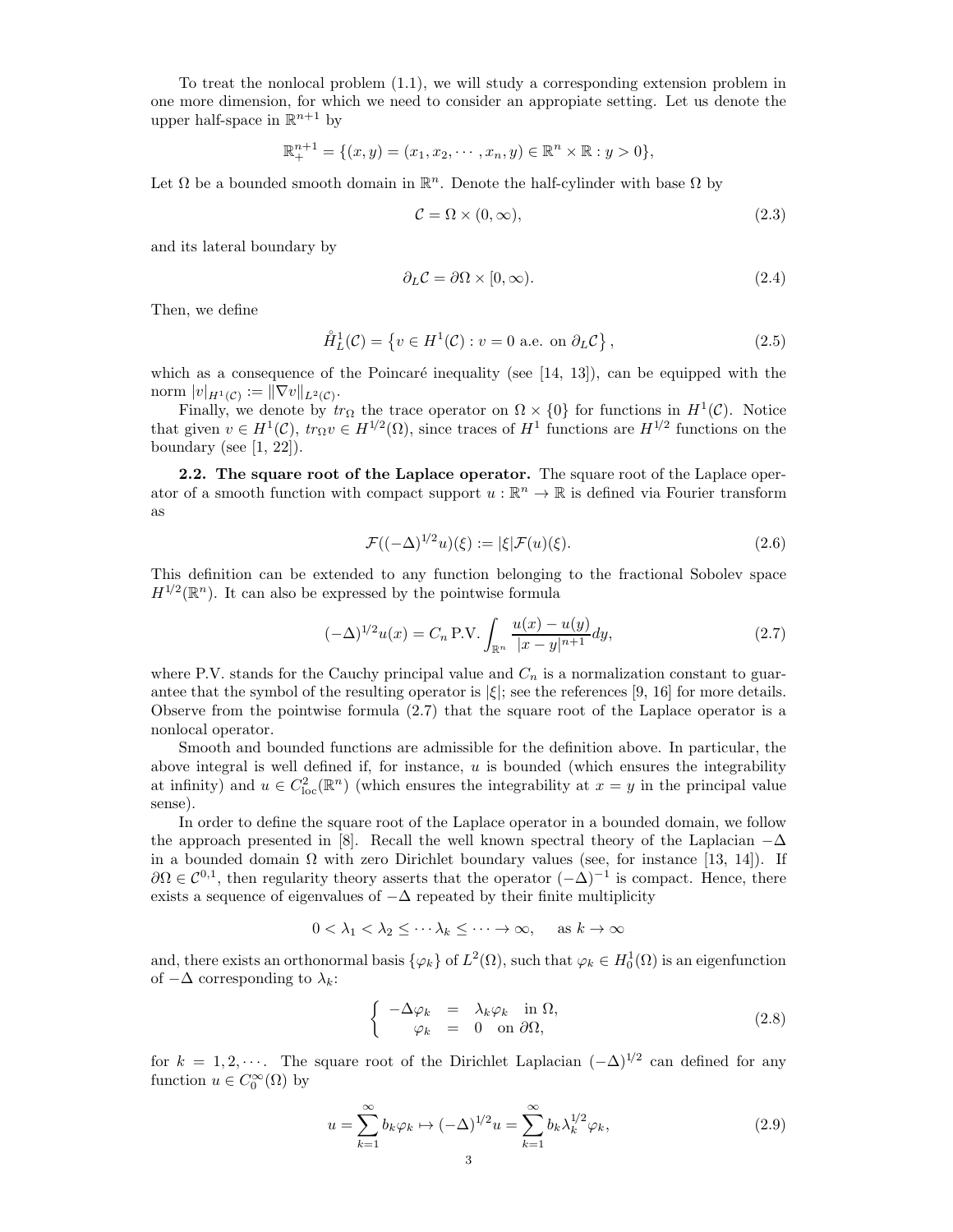where the coefficients  $b_k$  are given by

$$
b_k = \int_{\Omega} u \varphi_k dx.
$$

By density this operator can be extended to the Hilbert space

$$
H := \left\{ u \in L^{2}(\Omega) : ||u||_{H}^{2} = \sum_{k=1}^{\infty} \lambda_{k}^{1/2} |b_{k}|^{2} < \infty \right\}.
$$
\n(2.10)

Following the theory of Hilbert scale presented in [17, Ch. 1] we have

$$
[H_0^1(\Omega), L^2(\Omega)]_{1/2} = \text{Dom}(-\Delta)^{1/2},
$$

where  $Dom(-\Delta)^{1/2}$  stands for the domain of the operator  $(-\Delta)^{1/2}$ , and as a consequence, we conclude

$$
H = \left[ H_0^1(\Omega), L^2(\Omega) \right]_{1/2} = H_{00}^{1/2}(\Omega). \tag{2.11}
$$

As we discussed in section 2.1, the traces of functions in  $\mathring{H}_L^1(\mathcal{C})$  should be characterized. In fact, such a characterization is given in [8, Proposition 1.8], which is complemented with (2.11) to get the following result.

PROPOSITION 2.1. Let  $\Omega$  be a bounded and smooth domain in  $\mathbb{R}^n$ . Then, we have

$$
H = H_{00}^{1/2}(\Omega) = \{ u = tr_{\Omega} v : v \in \mathring{H}_L^1(\mathcal{C}) \}. \tag{2.12}
$$

It is known that the square root of the Laplace operator in a bounded domain  $\Omega$  defined as above, can be determined as an operator that maps a Dirichlet boundary condition to a Neumann-type condition via an extension problem (see [8, 10, 9]).

Let us consider a smooth function u defined in  $\Omega$ . Let u be the unique solution of the Laplace equation in the cylinder C, with u vanishing on the lateral boundary  $\partial_L C$  and u as the boundary condition on  $\Omega \times \{0\}$ :

$$
\begin{cases}\n-\Delta u = 0 & \text{in } C = \Omega \times (0, \infty), \\
u = 0 & \text{on } \partial_L C = \partial \Omega \times [0, \infty), \\
\frac{\partial u}{\partial \nu} = u & \text{on } \Omega \times \{0\},\n\end{cases}
$$
\n(2.13)

where  $\nu$  denotes the unit outer normal to the cylinder C at  $\Omega \times \{0\}$ . Consider the operator

$$
T: u \to -\partial_y \mathfrak{u}(x,0) = \frac{\partial \mathfrak{u}}{\partial \nu}\bigg|_{\Omega \times \{0\}}.
$$

By a simple integration by parts argument, we see that

$$
(Tu, u)_{L^2(\Omega)} = -\int_{\Omega} \mathfrak{u}(x, 0) \partial_y \mathfrak{u}(x, 0)
$$

$$
= \int_{\mathcal{C}} |\nabla \mathfrak{u}|^2 \ge 0
$$

Thus, T is a positive operator. Moreover, since  $-\partial_{\nu}u(x, 0)$  is also a harmonic function, if we apply the operator  $T$  twice to the function  $u$ , we get

$$
(T \circ T)u = T(-\partial_y \mathfrak{u}(x,0)) = \partial_{yy}\mathfrak{u}(x,0) = -\Delta_x \mathfrak{u}(x,0) = \Delta_x u
$$

where  $\Delta_x$  denotes  $\partial_{x_1}^2 + \cdots + \partial_{x_n}^2$ . Therefore, the operator T that maps the Dirichlet type condition u into the Neumann type condition  $-\partial_y\mathfrak{u}(x,0)$ , is actually the square root of the Laplace operator  $(-\Delta)^{1/2}$ . In this way, we transform the nonlocal problem (1.1) in a local one,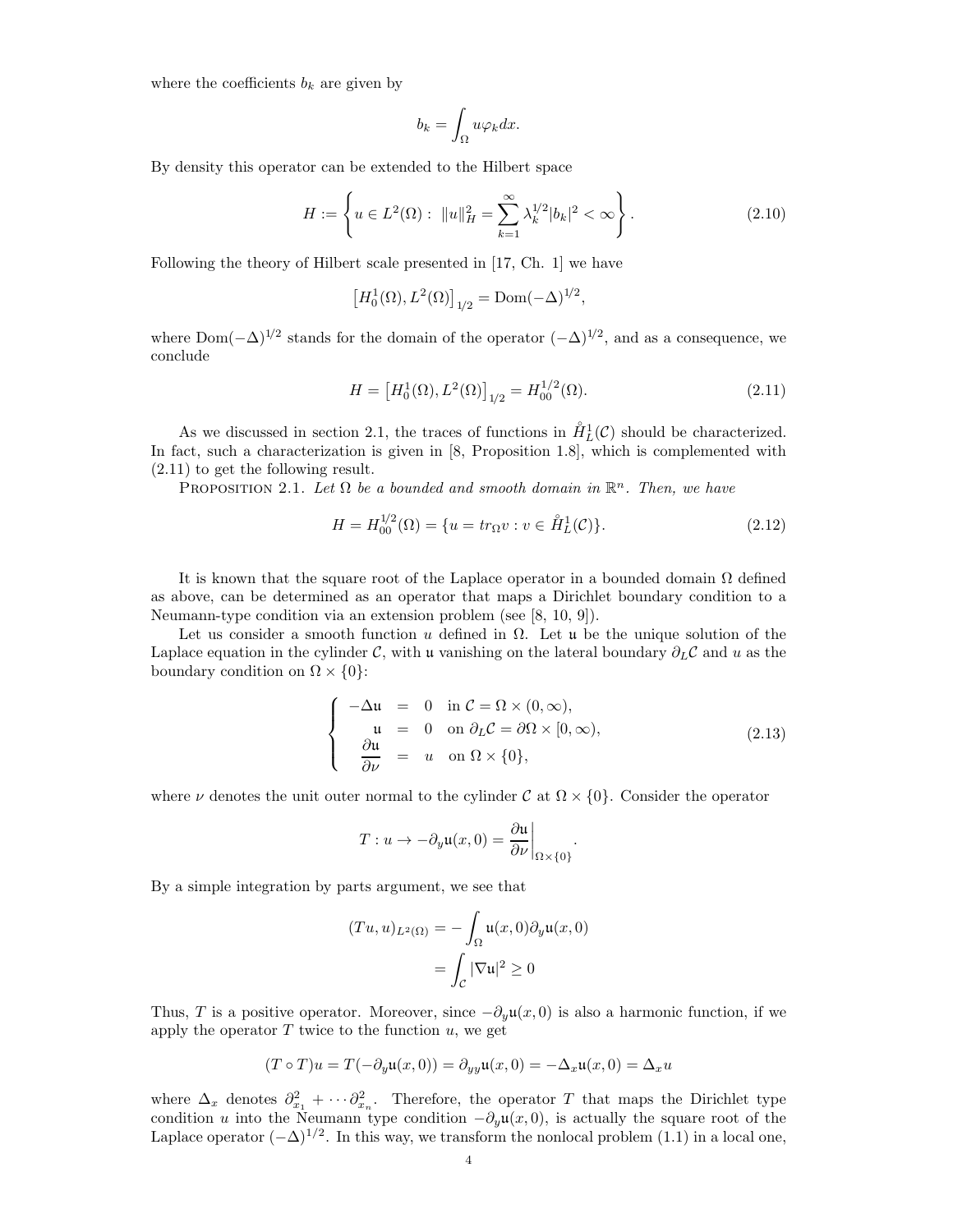but in one more dimension. More precisely, we look for a function  $\mathfrak{u}$  with  $\mathfrak{u}(\cdot, 0) = u$  satisfying the following mixed boundary value problem in a half-cylinder:

$$
\begin{cases}\n-\Delta u = 0 & \text{in } C = \Omega \times (0, \infty), \\
u = 0 & \text{on } \partial_L C = \partial \Omega \times [0, \infty), \\
\frac{\partial u}{\partial \nu} = f & \text{on } \Omega \times \{0\}.\n\end{cases}
$$
\n(2.14)

Then, if u satisfies problem (2.14), the trace u on  $\Omega \times \{0\}$  of u is a solution of the problem  $(1.1).$ 

Now, let us consider the following Dirichlet to Neumann operator

$$
\Gamma: H \to H'
$$
  

$$
u \mapsto \Gamma(u) = f := \frac{\partial u}{\partial \nu},
$$

where  $\mu$  is the solution of problem (2.13) and  $H'$  denotes the dual space of H. We summarize the ideas explained above in the following result (see [8, 9]).

THEOREM 2.2. For every  $u \in H$ , we have that

$$
(-\Delta)^{1/2}u = \Gamma(u) = \frac{\partial u}{\partial \nu},
$$

where the equality above holds in the distributional sense.

In other words, given  $f \in H'$ , a function  $u \in H$  solves the equation  $(-\Delta)^{1/2}u = f$  in  $\Omega$  if and only if its harmonic extension u solves problem (2.14).

The associated weak formulation of problem (2.14) reads: Find  $\mathfrak{u} \in \overset{\circ}{H}_{L}^{1}(\mathcal{C})$  such that

$$
\int_{\mathcal{C}} \nabla \mathbf{u} \cdot \nabla \phi = \langle f, \text{tr}_{\Omega} \phi \rangle, \quad \text{for all } \phi \in \mathring{H}_L^1(\mathcal{C}).
$$
\n(2.15)

where  $\langle \cdot, \cdot \rangle$  denotes the duality pairing between H and H', which is well defined because of the characterization of the space H given in Proposition 2.1.

We remark that via the Lax-Milgram Lemma, for every  $f \in H'$  problem (2.15) has a unique solution, and moreover, we have the following estimate (see [8]):

$$
\|u\|_{\hat{H}_L^1(\mathcal{C})} \lesssim \|u\|_H = \|f\|_{H'}
$$
\n(2.16)

We conclude this section with a trace estimate, which will be important in order to obtain the error estimates derived in Section 4 (see estimate  $(2.17)$  in  $[8]$ ):

$$
||u||_H \lesssim ||u||_{\hat{H}_L^1(\mathcal{C})} \tag{2.17}
$$

3. A Truncated Problem. The variational equation (2.15) is posed on the infinite domain  $\mathcal{C} = \Omega \times (0, \infty)$ . The rapid decay of the solution u in the y-direction, suggests truncation to a bounded domain with a convenient Dirichlet condition. In fact, the next result shows that the energy of the solution u outside of a truncated domain  $\Omega \times (0, \gamma)$  can be made as small as desired, by choosing properly the parameter *Y* .

PROPOSITION 3.1. For any positive constant  $\gamma > 0$ , the solution u of the problem  $(2.14)$ satisfies the following estimate

$$
\|\nabla \mathfrak{u}\|_{L^{2}(\Omega\times(\mathcal{Y},\infty))} \lesssim e^{-\lambda_{1}^{1/2}\mathcal{Y}} \|f\|_{H'}.
$$
\n(3.1)

*Proof.* Let  $u \in H$ . Then  $u \in L^2(\Omega)$ , and we can consider its expansion in terms of the eigenfunctions  $\{\varphi_k\}_{k=1}^{\infty}$ :  $u(x) = \sum_{k=1}^{\infty} b_k \varphi_k(x)$ . Hence, the function

$$
\mathfrak{u}(x,y) = \sum_{k=1}^{\infty} b_k \varphi_k(x) e^{-\lambda_k^{1/2} y},
$$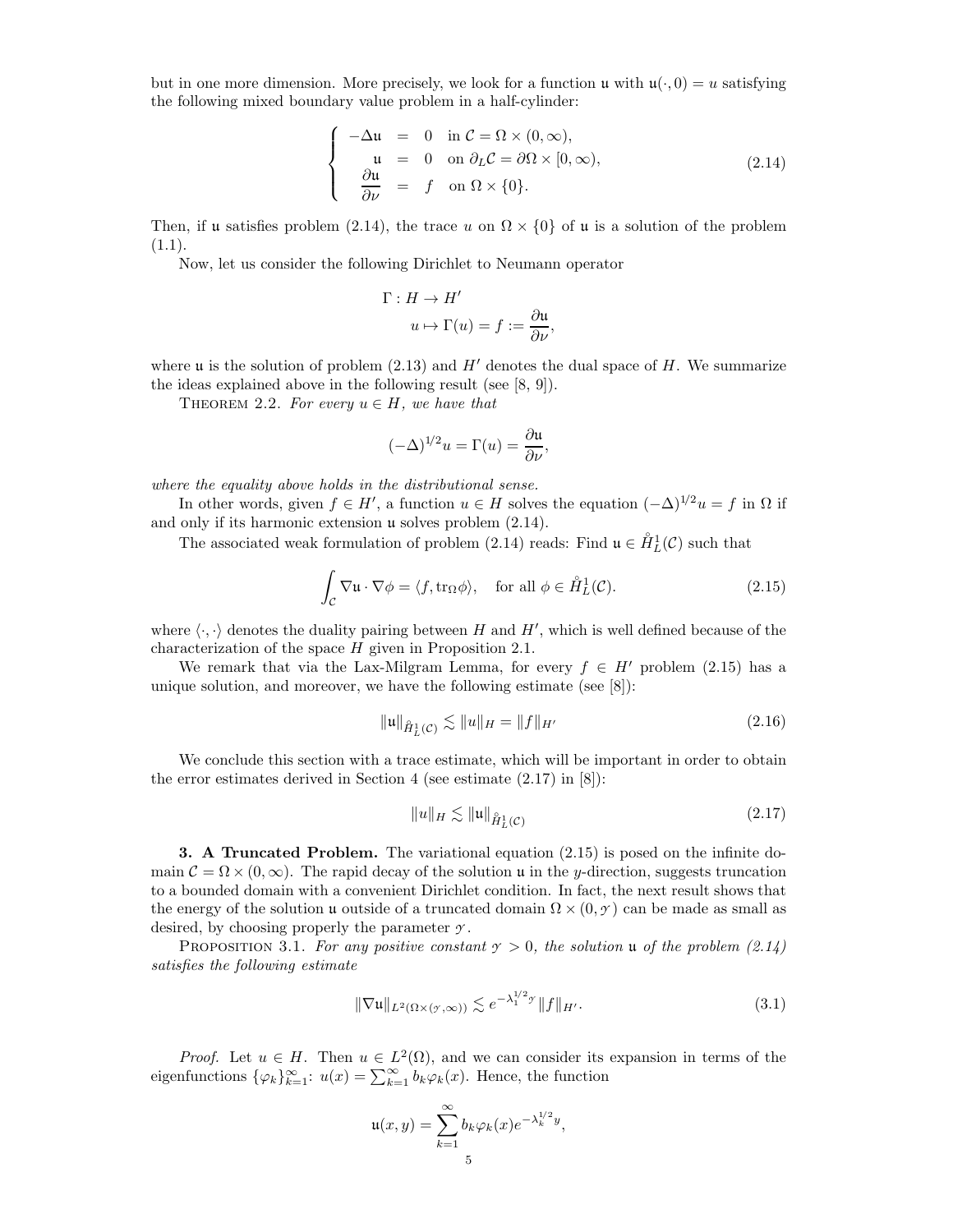belongs to the Sobolev space  $\mathring{H}_{L}^{1}(\mathcal{C})$  and solves problem (2.14) (see [8, Lemma 2.10]). Using the expression above, and the fact that  $\{\varphi_k\}$  are eigenfunctions of  $-\Delta$  and orthonormal in  $L^2(\Omega)$ , we have

$$
\int_{\mathcal{I}}^{\infty} \int_{\Omega} |\nabla \mathbf{u}|^2 = \int_{\mathcal{I}}^{\infty} \int_{\Omega} |\nabla_x \mathbf{u}|^2 + |\partial_y \mathbf{u}|^2
$$

$$
= \sum_{k=1}^{\infty} b_k^2 \lambda_k^{1/2} e^{-2\lambda_k^{1/2} \mathcal{I}}
$$

$$
\leq e^{-2\lambda_1^{1/2} \mathcal{I}} \|u\|_{H}^2.
$$

Finally, using the fact that  $||u||_H = ||f||_{H'}$ , we obtain the desired estimate (3.1).  $\Box$ 

Then, due to the fast decay of the solution  $\mathfrak{u}$ , given a tolerance  $\epsilon$  we may find an adequately large value of the parameter  $\gamma$  such that, the following estimate holds true:

$$
\|\nabla \mathfrak{u}\|_{L^2(\Omega\times(\mathbf{y},\infty))}\leq \epsilon.
$$

Hence, it turns out natural to define a truncated solution v in a bounded domain  $\mathcal{C}_{\gamma}$  :=  $\Omega \times (0, \gamma)$ , imposing a zero Dirichlet condition on the top of the bounded cylinder  $\mathcal{C}_{\gamma}$ . We define  $v$  to be the solution of the following mixed boundary value problem:

$$
\begin{cases}\n\Delta v = 0 & \text{in } \mathcal{C}_{\mathcal{Y}} = \Omega \times (0, \mathcal{Y}), \\
v = 0 & \text{on } \partial_L \mathcal{C}_{\mathcal{Y}} := \partial \Omega \times [0, \mathcal{Y}], \\
v = 0 & \text{on } \Omega \times \{\mathcal{Y}\}, \\
\frac{\partial v}{\partial \nu} = f & \text{on } \Omega \times \{0\}.\n\end{cases}
$$
\n(3.2)

In order to look for a solution  $v$  of problem  $(3.2)$ , we have to consider a suitable Sobolev space:

$$
\mathring{H}_L^1(\mathcal{C}_{\gamma}) = \left\{ v \in H^1(\mathcal{C}) : v = 0 \text{ on } \partial_L \mathcal{C}_{\gamma} \cup \Omega \times \{ \gamma \} \right\}.
$$

Then, the weak formulation of problem (3.2) reads: Find  $v \in \mathring{H}_L^1(\mathcal{C}_{\mathcal{I}})$  such that

$$
\int_{\mathcal{C}_{\mathcal{I}}} \nabla v \cdot \nabla \phi = \langle f, \text{tr}_{\Omega} \phi \rangle, \quad \text{for all } \phi \in \mathring{H}_L^1(\mathcal{C}_{\mathcal{I}}). \tag{3.3}
$$

Existence and uniqueness of the solution v in  $\mathring{H}_L^1(\mathcal{C}_{\gamma})$  follows from Lax-Milgram Lemma.

The next result shows that  $\mu$ , the solution of the harmonic extension problem  $(2.14)$ , can be approximated by the solution v of the truncated problem (3.2), if  $\gamma$  is chosen sufficiently large.

LEMMA 3.2. For any positive  $\gamma > 0$ , the following estimate holds

$$
\|\nabla(\mathfrak{u}-v)\|_{L^2(\mathcal{C}_y)} \lesssim e^{-\sqrt{\lambda_1}y/2} \|f\|_{H'}.
$$
\n(3.4)

Proof. Given  $\phi \in \mathring{H}_L^1(\mathcal{C}_{\gamma})$ , we can extend it by zero to C to get  $\phi_e \in \mathring{H}_L^1(\mathcal{C})$ . Then, taking  $\phi_e$ and  $\phi$  as test functions in (2.15) and (3.3), respectively, and substracting both expressions, we have

$$
\int_{\mathcal{C}_{\gamma}} \nabla (\mathfrak{u} - v) \cdot \nabla \phi = 0 \quad \text{ for all } \phi \in \mathring{H}_L^1(\mathcal{C}_{\gamma}),
$$

which means that v is the best approximation of u in the space  $\mathring{H}_L^1(\mathcal{C}_{\gamma})$ , i.e.,

$$
\|\nabla(\mathfrak{u}-v)\|_{L^{2}(\mathcal{C}_{\mathcal{I}})}=\inf_{\phi\in\hat{H}_{L}^{1}(\mathcal{C}_{\mathcal{I}})}\|\nabla(\mathfrak{u}-\phi)\|_{L^{2}(\mathcal{C}_{\mathcal{I}})}.
$$
\n(3.5)

Now we construct explicitly a function  $\phi_0$  such that the estimate (3.4) holds true with  $v = \phi_0$ . Let us consider the function  $\rho$  defined by

$$
\rho(y) = \begin{cases} 1, & 0 \le y \le \gamma/2 \\ \frac{2}{\gamma}(\gamma - y), & \gamma/2 < y < \gamma \\ 0, & \gamma \ge 0 \end{cases} \tag{3.6}
$$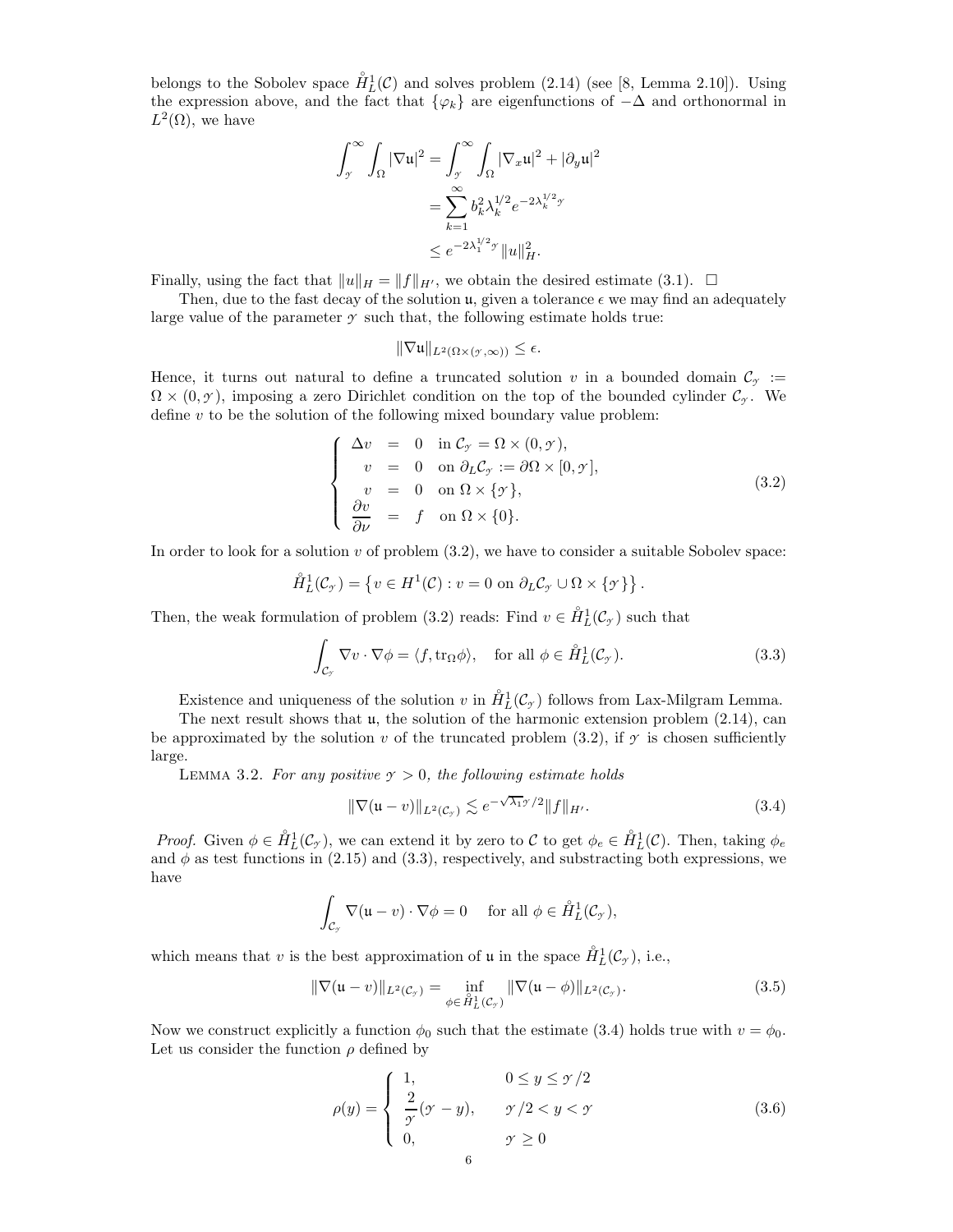Notice that  $\rho \in W^{1,\infty}(0,\infty)$  and satisfies the following bounds  $|\rho(y)| \leq 1$  and  $|\rho'(y)| \leq 2/\gamma$ for all  $y > 0$ . Using this function, we define  $\phi_0(x, y) := u(x, y)\rho(y)$  for  $x \in \Omega$  and  $y > 0$ . straightforward computation shows

$$
|\nabla ((1 - \rho)\mathfrak{u})|^2 \le 2 ((\rho')^2 \mathfrak{u}^2 + (1 - \rho)^2 |\nabla \mathfrak{u}|^2)
$$
  

$$
\le 2 \left( \frac{4}{\gamma^2} \mathfrak{u}^2 + |\nabla \mathfrak{u}|^2 \right).
$$

Using the estimate above and the definition of the function  $\rho$ , we obtain

$$
\|\nabla(\mathfrak{u}-\phi_0)\|_{L^2(\mathcal{C}_\mathcal{I})}^2 \le 2\left(\frac{4}{\mathcal{I}^2}\int_{\mathcal{I}/2}^{\mathcal{I}}\int_{\Omega}|\mathfrak{u}|^2 + \int_{\mathcal{I}/2}^{\mathcal{I}}\int_{\Omega}|\nabla\mathfrak{u}|^2\right).
$$
 (3.7)

Now, we have to estimate both integrals appearing on the right hand side of inequality (3.7). In fact,

$$
\int_{\gamma/2}^{\gamma} \int_{\Omega} |u|^2 = \sum_{k=1}^{\infty} b_k^2 \int_{\gamma/2}^{\gamma} e^{-2\lambda_k^{1/2}y} \n\le \frac{1}{2} \lambda_1^{-1} e^{-\lambda_1^{1/2}y} \sum_{k=1}^{\infty} b_k^2 \lambda_k^{1/2} (1 - e^{-\lambda_k^{1/2}y}) \n\lesssim e^{-\lambda_1^{1/2}y} \|f\|_{H'}^2.
$$
\n(3.8)

The second integral in (3.7) is estimated as follows:

$$
\int_{\gamma/2}^{\gamma} \int_{\Omega} |\nabla \mathbf{u}|^{2} = \sum_{k=1}^{\infty} b_{k}^{2} \lambda_{k} \int_{\gamma/2}^{\gamma} e^{-2\lambda_{k}^{1/2}y} \n\leq \frac{1}{2} e^{-\lambda_{1}^{1/2} \gamma} \sum_{k=1}^{\infty} b_{k}^{2} \lambda_{k}^{1/2} (1 - e^{-\lambda_{k}^{1/2} \gamma}) \n\lesssim e^{-\lambda_{1}^{1/2} \gamma} ||f||_{H'}.
$$
\n(3.9)

Replacing the estimates  $(3.8)$  and  $(3.9)$  into  $(3.7)$ , we get

$$
\|\nabla(\mathfrak{u}-\phi_0)\|_{L^2(\mathcal{C}_{\gamma})}^2 \lesssim e^{-\lambda_1^{1/2}\gamma} \|f\|_{H'}^2.
$$

Finally, using the best approximation property (3.5), we obtain the desired estimate

$$
\|\nabla(\mathbf{u} - v)\|_{L^2(\mathcal{C}_{\mathcal{T}})}^2 = \inf_{\phi \in \mathring{H}_L^1(\mathcal{C}_{\mathcal{T}})} \|\nabla(\mathbf{u} - \phi)\|_{L^2(\mathcal{C}_{\mathcal{T}})}^2
$$
  

$$
\leq \|\nabla(\mathbf{u} - \phi_0)\|_{L^2(\mathcal{C}_{\mathcal{T}})}^2
$$
  

$$
\lesssim e^{-\lambda_1^{1/2}\mathcal{T}} \|f\|_{H'}^2. \quad \Box
$$

Notice that we have introduced a truncation parameter *Y* which determines the size of the truncated domain  $\mathcal{C}_{\gamma} = \Omega \times (0, \gamma)$ . Lemma 3.2 shows that the solution of the problem on the truncated domain (3.2) converges exponentially to that of the original problem (2.14) in the domain of interest.

To conclude this section, we present and estimate for the diference  $\nabla(\mathbf{u}-v)$ , in the whole domain C, i.e., in the  $L^2(\mathcal{C})$ -norm. The key ingredients are Proposition 3.1 and Lemma 3.2.

THEOREM 3.3. For any positive  $\gamma > 0$ , the following estimate holds

$$
\|\nabla(\mathfrak{u}-v)\|_{L^2(\mathcal{C})} \lesssim e^{-\sqrt{\lambda_1} \mathfrak{I}/2} \|f\|_{H'}.\tag{3.10}
$$

In particular, given a tolerance  $\epsilon > 0$ , there exists a positive number  $\gamma_0$  such that for any  $\gamma > \gamma_0$ , the following estimate holds

$$
\|\nabla(\mathfrak{u}-v)\|_{L^2(\mathcal{C})}\leq \epsilon \|f\|_{H'}.\tag{3.11}
$$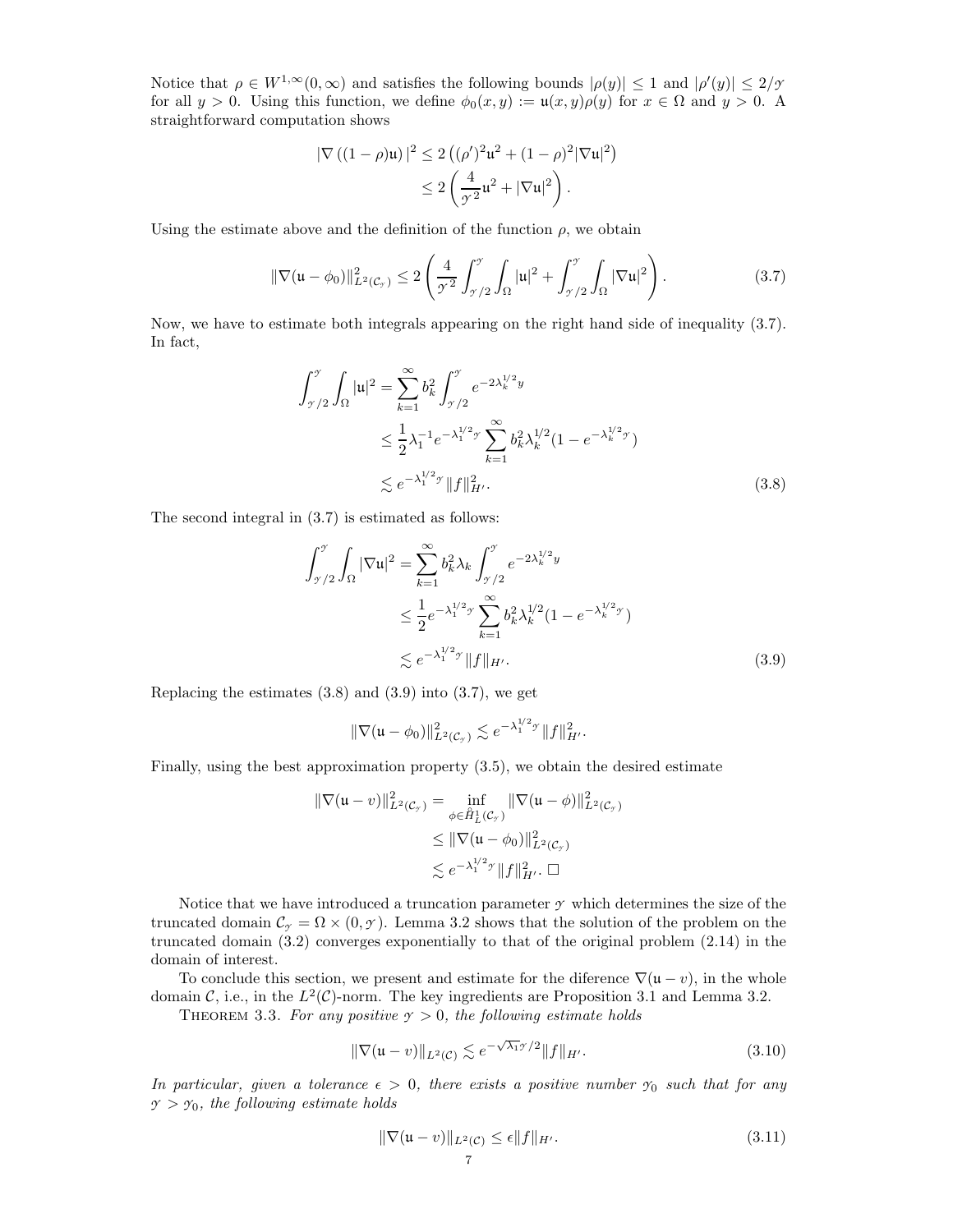Proof. Notice that the function v can be extended by zero to  $\overline{\Omega} \times [\gamma, \infty)$ . Then, we have

$$
\|\nabla(\mathfrak{u}-v)\|_{L^2(\mathcal{C})}^2 = \|\nabla(\mathfrak{u}-v)\|_{L^2(\mathcal{C})}^2 + \|\nabla\mathfrak{u}\|_{L^2(\Omega\times(\mathcal{Y},\infty))}^2
$$

Using Lemma 3.2 and Proposition 3.1, we obtain

$$
\|\nabla(\mathfrak{u}-v)\|_{L^{2}(\mathcal{C})}^{2} \leq Ce^{-\lambda_{1}^{1/2}y} \|f\|_{H}^{2}
$$
\n
$$
\leq \epsilon^{2} \|f\|_{H'}^{2},
$$
\n(3.12)

for all  $\gamma > \gamma_0$ , where

$$
\gamma_0 = \frac{1}{\sqrt{\lambda_1}} \left( \ln(C) + 2 \ln\left(\frac{1}{\epsilon}\right) \right),\,
$$

with C denoting the constant in inequality (3.12).  $\Box$ 

**4.** A Priori Error Estimates. Let  $\mathcal{C}_{\gamma}$  be a polyhedral domain in  $\mathbb{R}^{n+1}_+$ . A triangulation  $\mathcal{C}_{\gamma}$  (also called mesh or grid) of  $\mathcal{C}_{\gamma}$  is a partition of  $\overline{\mathcal{C}_{\gamma}}$  into a set of  $n+1$ -simplexes.

We impose two conditions on a triangulation  $\mathscr T$  which are important in finite element construction. First, a triangulation  $\mathscr T$  is called conforming or compatible if the intersection of any two simplexes T and T' in  $\mathscr T$  is either empty or a common lower dimensional simplex.

The second important condition is shape regularity. A set of triangulations  $\mathbb T$  is called shape regular if there exists a constant  $\sigma$  such that

$$
\max_{T \in \mathscr{T}} \frac{\text{diam}(T)^{n+1}}{|T|} \le \sigma, \quad \text{for all } \mathscr{T} \in \mathbb{T},
$$

where  $\text{diam}(T)$  is the diameter of T and  $|T|$  is the measure of T in  $\mathbb{R}^{n+1}$ . For shape regular triangulations, diam $(T) \approx h_T := |T|^{1/(n+1)}$  which will be used to represent the size of T and we define  $h_{\mathscr{T}} := \max_{T \in \mathscr{T}} h_T$ .

The standard finite element method is to approximate problem (3.3) within a piecewise polynomial finite dimensional subspace. For simplicity we consider the piecewise linear finite element space  $\mathbb{V}(\mathscr{T})$  over a shape-regular triangulation  $\mathscr{T}$  of  $\mathcal{C}_{\gamma}$ :

$$
\mathbb{V}(\mathcal{F}) := \{ V \in \mathcal{C}^0(\overline{\mathcal{C}_{\mathcal{F}}}) : V|_{T} \in \mathbb{P}_1(T) \,\forall T \in \mathcal{F} \text{ and } V|_{\Gamma_D} = 0 \} \subset \mathring{H}_L^1(\mathcal{C}). \tag{4.1}
$$

where  $\Gamma_D$  denotes the Dirichlet boundary given by the union of  $\partial_L C_\gamma$  and  $\Omega \times {\gamma}$ . We now solve (3.3) in the finite element space  $\mathbb{V}(\mathscr{T})$ : find  $V_{\mathscr{T}} \in \mathbb{V}(\mathscr{T})$  such that

$$
\int_{\mathcal{C}_{\mathcal{I}}} \nabla V_{\mathcal{F}} \cdot \nabla W = \langle f, \text{tr}_{\Omega} W \rangle, \tag{4.2}
$$

for all  $W \in \mathbb{V}(\mathcal{F})$ . The existence and uniqueness of the solution to (4.2) follows again from Lax-Milgram Lemma since  $\mathbb{V}(\mathscr{T})$  is Hilbert.

The results of section 2.2 show that for  $f \in H'$ , if u solves the harmonic extension problem (2.14), then  $u = tr<sub>\Omega</sub>u$  solves problem (1.1). Using this result, we define a finite element aproximation of u. First, we define  $\mathbb{U}(\mathscr{T}) := tr_{\Omega} \mathbb{V}(\mathscr{T})$ , which corresponds to a space of piecewise polynomials of degree 1 over the mesh  $\mathcal{T}_{\Omega} := tr_{\Omega} \mathcal{T}$ . Now, we can define a finite element aproximation of  $u \in H$ , by  $U_{\mathscr{T}} := tr_{\Omega} V_{\mathscr{T}} \in \mathbb{U}(\mathscr{T})$ .

We are now in position to derive a global error estimate. To this end, it is convenient to introduce the mesh-size function  $h \in L^{\infty}(\mathcal{C}_{\gamma})$  given by  $h|_{T} = h_{T}$  for all  $T \in \mathcal{T}$ . Then, a combination of the Céa Lemma (see  $[7,$  Theorem 2.8.1]), interpolation estimates (see  $[7,$  Ch. 4]) and Theorem 3.3 yields the following error estimate.

THEOREM 4.1. Assume that the exact solution **u** of (1.1) satisfies  $v \in H^s(C_\gamma)$  with  $1 \leq$  $s \leq 2$ , and set  $r := s - 1$ . Then, the error of the finite element solution  $U_{\mathscr{T}} \in \mathbb{U}(\mathscr{T})$  of (4.2) satisfies the following global a priori upper bound

$$
||u - U_{\mathcal{F}}||_{H} \le \epsilon ||f||_{H'} + ||h^r D^s v||_{L^2(\mathcal{C}_{\mathcal{F}})}.
$$
\n(4.3)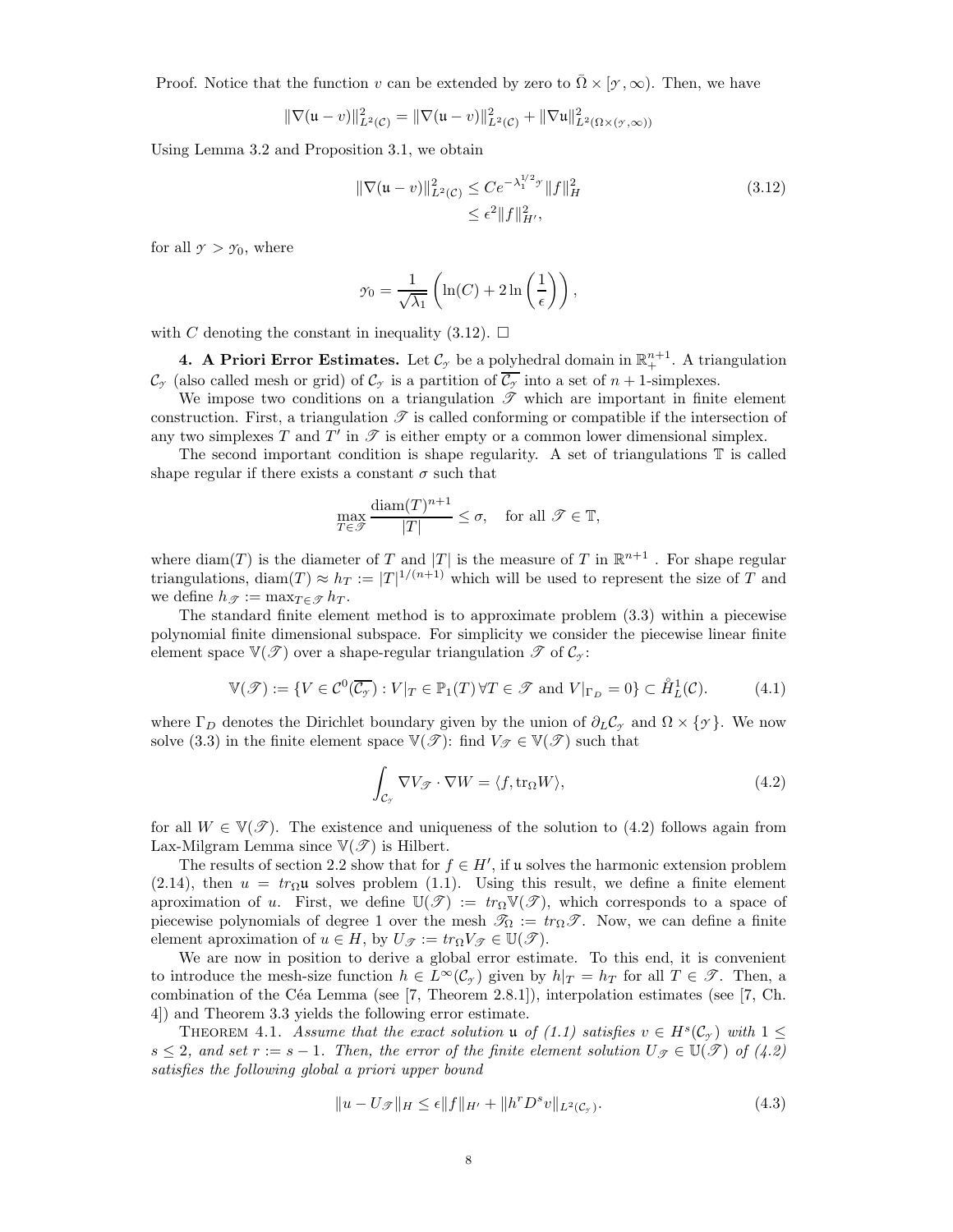*Proof.* We start from the trace estimate (2.17) applied to  $u-U_{\mathscr{T}}$  and the triangle inequality:

$$
||u - U_{\mathcal{F}}||_{H} \lesssim ||u - V_{\mathcal{F}}||_{\mathring{H}_{L}^{1}(\mathcal{C})}
$$
  
\$\leq ||u - v||\_{\mathring{H}\_{L}^{1}(\mathcal{C})} + ||v - V\_{\mathcal{F}}||\_{\mathring{H}\_{L}^{1}(\mathcal{C}\_{\mathcal{F}})}.\$ (4.4)\$

Now, given a tolerance  $\epsilon$ , we know there exists a positive number  $\gamma_0$  such that the estimate (3.11) holds, which reads

$$
\|\mathfrak{u} - v\|_{\hat{H}^1_L(\mathcal{C})} \lesssim \epsilon \|f\|_{H'}
$$
\n(4.5)

Standard finite element approximation (see [7, Ch. 4]) provides the following estimate

$$
||v - V_{\mathcal{F}}||_{\mathring{H}^1_L(\mathcal{C}_\mathcal{F})} \lesssim ||h^r D^s v||_{L^2(\Omega)}
$$
\n(4.6)

Finally, replacing the estimates (4.5) and (4.6) in (4.4), we obtained the desired a priori upper bound  $(4.3)$ .  $\Box$ 

If  $s = 2$ , and so v has the maximal regularity  $v \in H^2(\mathcal{C}_{\gamma})$ , we obtain the optimal convergence rate in a linear Sobolev scale

$$
\|\nabla(v - V_{\mathcal{F}})\|_{L^2(\mathcal{C}_{\mathcal{F}})} \lesssim h_{\mathcal{F}}\|v\|_{H^2(\mathcal{C}_{\mathcal{F}})}.\tag{4.7}
$$

The order 1 is dictated by the polynomial degree 1 and cannot be improved upon assuming either higher regularity  $H^2(\mathcal{C}^{\gamma})$  or a graded mesh  $\mathscr{T}$ . Notice that, in this case, (4.7) does not provide an optimal estimate for the approximation of the solution of  $(1.1)$ . In fact, the estimate obtained reads

$$
||u - U_{\mathscr{T}}||_H \lesssim \epsilon ||f||_{H'} + h_{\mathscr{T}}||v||_{H^2(\mathcal{C}_{\mathscr{T}})}
$$

If u has the maximal regularity  $u \in H^2(\Omega)$ , the optimal convergence rate in a linear Sobolev scale is

$$
||u - U_{\mathcal{F}}||_H \lesssim h_{\mathcal{F}}^{3/2} ||u||_{H^2(\Omega)}.
$$
\n(4.8)

However, to have such an estimate, we need  $f \in H_0^1(\Omega)$  (see [8, Proposition 3.1]). Then, if we assume just  $f \in H$  the estimate for u would be

$$
||u - U_{\mathcal{F}}||_H \lesssim h_{\mathcal{F}} ||f||_H,
$$
\n(4.9)

which is recovered by Theorem 4.1.

In order to have the optimal estimate (4.7), we need the function  $v \in H^2(\mathcal{C}_{\gamma})$ . It is well known that in general the solution of a mixed boundary value problem is not smooth, even for  $C^{\infty}$ -data. This singular behavior occurs near the points of interseccion between the Dirichlet and Neumann boundary. For instance, let us consider an example. The solution of the following problem:  $\Delta w(x, y) = 0$  in  $\{y > 0\}$ ,  $w_y = 0$  for  $\{x \le 0\}$  and  $\{y = 0\}$  and  $w = r^{1/2} \sin(\theta/2)$ otherwise, does not belong to  $H^2$ . In order to recover more regular solutions, one has to impose some compatibility conditions between the data, the operator and the boundary.

For a mixed boundary value problem with an elliptic second order operator, optimal regularity results under weak assumptions on the data are obtained in [20]. For instance, for  $\theta \in (-1/2, 1/2), f \in H^{-1/2+\theta}$  implies  $v \in H^{1+\theta}$ . In our particular problem, given that  $\mathcal{C}_{\gamma} = \Omega \times (0, \gamma)$ , using the spectral theory, it is possible to prove that if  $f \in H$  then  $v \in H^2(\mathcal{C}_{\gamma})$ .

5. A numerical example. In the following numerical example we choose a function  $f$ such that the solution of (1.1) does not have  $H^2$ –regularity. In fact, we consider  $\Omega = (0,1)$ and a function f such that  $f(0) = f(1) = 0$  and the exact solution of problem (1.1) is given by

$$
u(x) = \begin{cases} 2x, & x \in (0, 1/2), \\ 2(1-x), & x \in (1/2, 1). \end{cases}
$$

This function is such that  $u \in H<sup>s</sup>(\Omega)$  for every  $s < 3/2$ , then we have the estimate

$$
||u - U_{\mathscr{T}}||_{H} \lesssim \epsilon ||f||_{H} + h_{\mathscr{T}}^{s-1/2} ||v||_{H^{2}(\mathcal{C}_{\mathscr{T}})}, \quad \epsilon = \epsilon(\mathscr{T}). \tag{5.1}
$$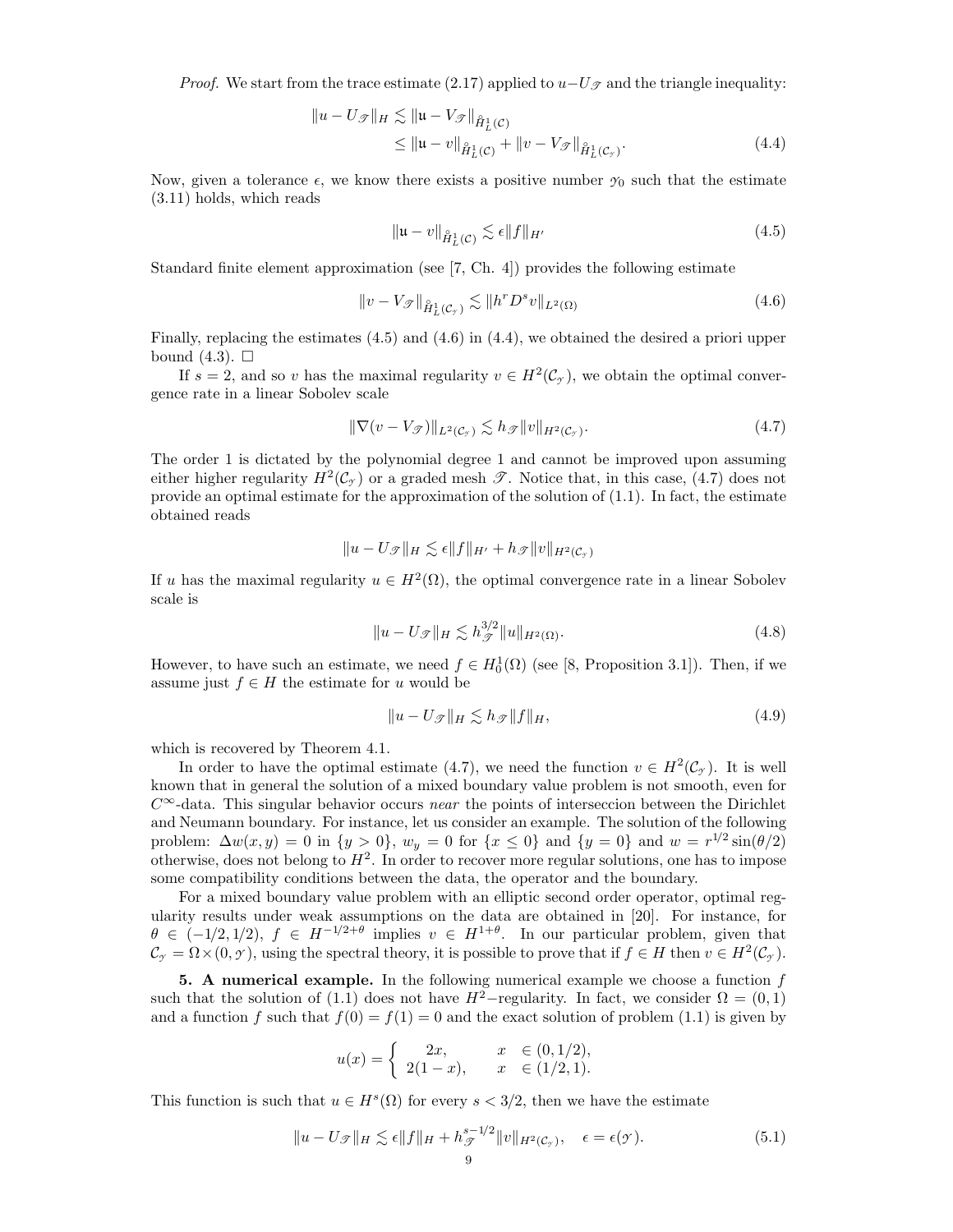The implementation of this numerical experiment has been carried out with the help of the deal. II library (see  $[3, 4]$ ). We implemented the truncated problem  $(3.3)$  over the domain  $(0, 1) \times (0, \gamma)$ , where  $\gamma$  denotes the truncation parameter defined in section 3. For this type of elliptic problems, it is well know (see for instance [7, 3]) that the discretization via the finite element method of problem (3.3) is reduced to solve a linear system of equations. In our case the obtained linear system is solved using the conjugate gradient method preconditioned with SSOR. The stopping criterion is as follows: stop after 1000 iterations and stop if the norm of the residual is below  $10^{-12}$ .

In order to compare the theoretical and experimental orders of convergence (EOC), we consider a sequence of 10 meshes  $\{\mathcal{I}_k\}_{k=1}^{10}$ , and over each mesh  $\mathcal{I}_k$  we choose the parameter *y* such that  $\epsilon \approx h_{\mathscr{T}}$ . In this way, the estimate (5.1) becomes

$$
||u - U_{\mathcal{F}}||_{H} \lesssim h_{\mathcal{F}}^{s-1/2} ||v||_{H^{2}(\mathcal{C}_{\mathcal{F}})}.
$$
\n(5.2)

In figure 5.1 we show the numerical approximation  $V_{\mathscr{T}}$  obtained in a uniform mesh with  $\#\mathscr{T}=1024$  degrees of freedom, and the EOC for the  $H^{1/2}$ -norm. Notice that this estimate is the one predicted by Theorem 4.1.



Fig. 5.1: Numerical approximation  $V_{\mathcal{T}}$  with  $\#\mathcal{T} = 1024$  and EOC for the  $H^{1/2}$ -norm.

### REFERENCES

- [1] R. ADAMS, Sobolev Spaces, Academic Press, New York, 1975.
- [2] O. Bakunin, Turbulence and Diffusion: Scaling Versus Equations, Springer Series in Synergetics, Springer, 2008.
- [3] W. BANGERTH, R. HARTMANN, AND G. KANSCHAT, deal. II Differential Equations Analysis Library, Technical Reference. http://www.dealii.org.
- [4] W. BANGERTH, R. HARTMANN, AND G. KANSCHAT, deal.II a general-purpose object-oriented finite element library, ACM Trans. Math. Softw., 33(4), 2007.
- [5] P.W. Bates, On some nonlocal evolution equations arising in materials science. Nonlinear Dynamics and Evolution Equations, Fields Inst. Commun. vol. 48, Amer. Math. Soc., Providence, RI, 2006.
- [6] J. BERTOIN, Lévy Processes, Cambridge Tracts in Mathematics, 121, Cambridge University. Press, Cambridge, 1996. ISBN: 0-521-56243-0.
- [7] S. Brenner, R. Scott, The Mathematical Theory of Finite Element Methods, Springer, New York, 2007. [8] X. CABRÉ, J. TAN, Positive solutions of nonlinear problems involving the square root of the Laplacian, Advances in Mathematics 224, 2052-2093, 2010.
- [9] X. Cabr´e, Y. Sire, Nonlinear equations for fractional Laplacians II: Existence, uniqueness and qualitative properties of solutions, submitted.
- [10] L. CAFFARELLI, L. SILVESTRE An extension problem related with the fractional Laplacian, Comm. Partial Differential Equations 32, 1245-1260, 2007.
- [11] P. CARR, H. GEMAN, D. B. MADAN, AND M. YOR, The fine structure of asset returns: An empirical investigation, Journal of Business 75, 305-332, 2002.